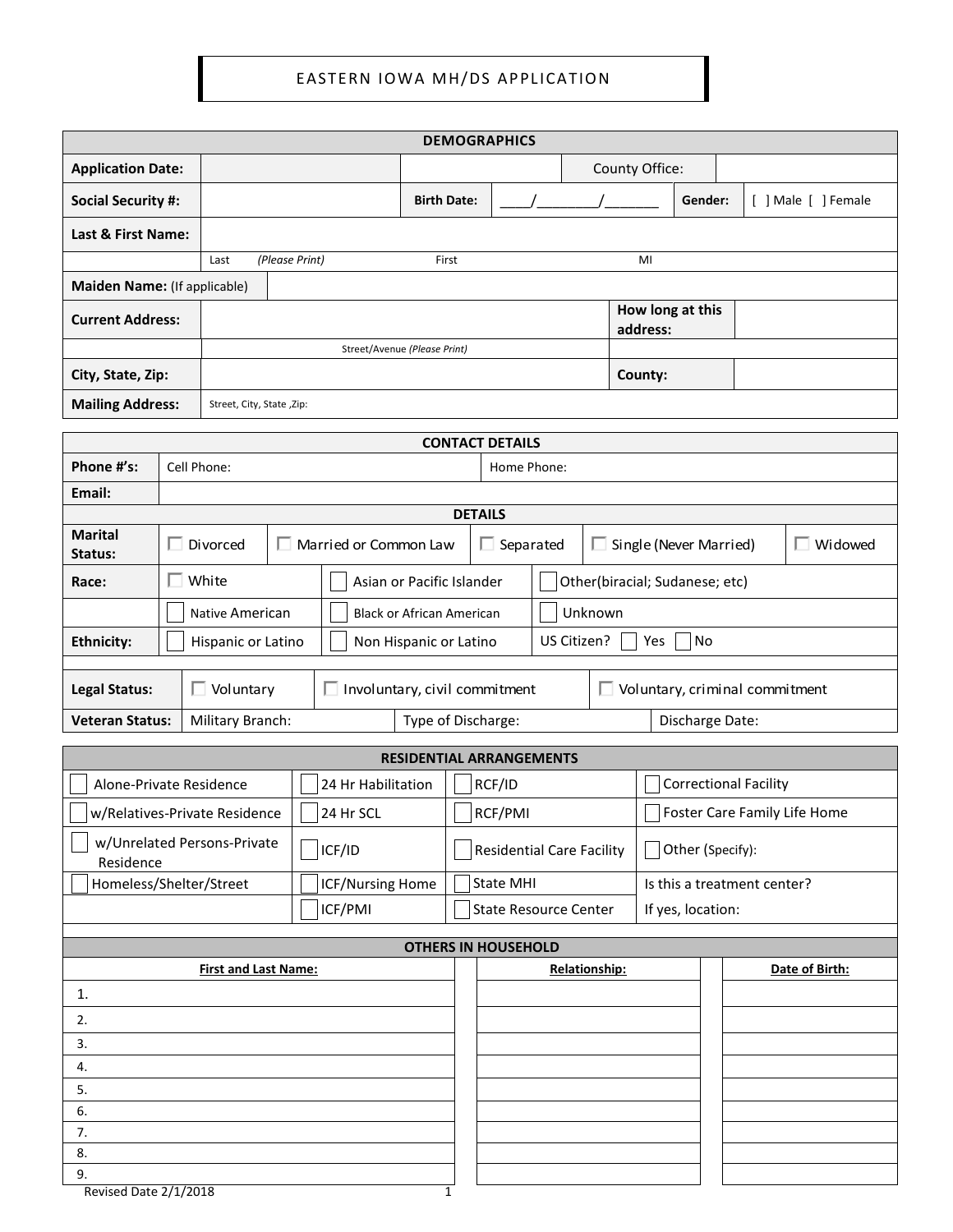| LEGAL REPRESENTATIVE, CONSERVATOR, POWER OF ATTORNEY OR PROTECTIVE PAYEE |                                                                                                      |          |        |  |  |  |
|--------------------------------------------------------------------------|------------------------------------------------------------------------------------------------------|----------|--------|--|--|--|
|                                                                          | Do you have a legal representative, conservator, power of attorney or protective payee?<br>Yes<br>No |          |        |  |  |  |
| Legal Representative                                                     | Name:                                                                                                | Address: | Phone: |  |  |  |
| <b>Protective Payee</b>                                                  | Name:                                                                                                | Address: | Phone: |  |  |  |
| Conservator                                                              | Name:                                                                                                | Address: | Phone: |  |  |  |
| Power of Attorney                                                        | Name:                                                                                                | Address: | Phone: |  |  |  |

| <b>EDUCATION LEVEL</b>      | <b>REFERRAL SOURCE</b>                    |  |  |
|-----------------------------|-------------------------------------------|--|--|
| None<br>Years of Education: | Physician<br><b>Community Corrections</b> |  |  |
| H.S. Diploma                | RCF/ICF<br>Family and/or Friends          |  |  |
| <b>GED</b>                  | Self<br>Hospital                          |  |  |
| Associates                  | Social Service<br>Other                   |  |  |
| <b>Bachelors or Higher</b>  |                                           |  |  |

| <b>CURRENT EMPLOYMENT STATUS</b>                                                                           |                                                                                             |                                            |  |  |  |
|------------------------------------------------------------------------------------------------------------|---------------------------------------------------------------------------------------------|--------------------------------------------|--|--|--|
| Employed, Full Time                                                                                        | Retired                                                                                     | Unemployed, available for work             |  |  |  |
| Employed, Part Time                                                                                        | Seasonally employed                                                                         | Unemployed, unavailable for work           |  |  |  |
| Homemaker                                                                                                  | Sheltered work employment                                                                   | <b>Vocational Rehabilitation</b>           |  |  |  |
| In the Armed Forces                                                                                        | Student                                                                                     | Volunteer                                  |  |  |  |
| Other, Not applicable                                                                                      | Supported employment                                                                        | Work Activity Employment                   |  |  |  |
|                                                                                                            |                                                                                             |                                            |  |  |  |
|                                                                                                            | <b>HEALTH INSURANCE TYPE</b>                                                                |                                            |  |  |  |
| <b>No Insurance</b>                                                                                        | <b>Medicare</b><br><b>Other</b><br><b>MEPD-Medicaid for Employed Persons w/Disabilities</b> |                                            |  |  |  |
| <b>Private Third Party Health Insurance</b>                                                                |                                                                                             | <b>Iowa Medicaid (Iowa DHS)</b>            |  |  |  |
| Policy #:                                                                                                  |                                                                                             | <b>Medicaid State ID#:</b>                 |  |  |  |
| Name of Health Insurance Plan:                                                                             |                                                                                             | <b>MCOs</b> (circle one if applicable):    |  |  |  |
|                                                                                                            |                                                                                             | 2. UnitedHealthcare (UHC)<br>1. Amerigroup |  |  |  |
|                                                                                                            |                                                                                             |                                            |  |  |  |
| <b>APPLICATION FOR BENEFITS</b>                                                                            |                                                                                             |                                            |  |  |  |
| If you are NOT already receiving any benefits, have you applied for any of the following?                  |                                                                                             |                                            |  |  |  |
| <b>FIP</b><br>Health Insurance Care Coverage<br><b>RR-Railroad Retirement Benefits</b>                     |                                                                                             |                                            |  |  |  |
| SSDI (Social Security Disability)<br>SSI (Supplemental Security Income)<br>SS (Social Security Retirement) |                                                                                             |                                            |  |  |  |

| Unemployment Compensation                         |        | Veteran's Benefits | Workers compensation |  |  |  |
|---------------------------------------------------|--------|--------------------|----------------------|--|--|--|
|                                                   |        |                    |                      |  |  |  |
| What is the status of your benefit application(s) |        |                    |                      |  |  |  |
| Approved, but not started                         | Denied | Pending            | Other                |  |  |  |
|                                                   |        |                    |                      |  |  |  |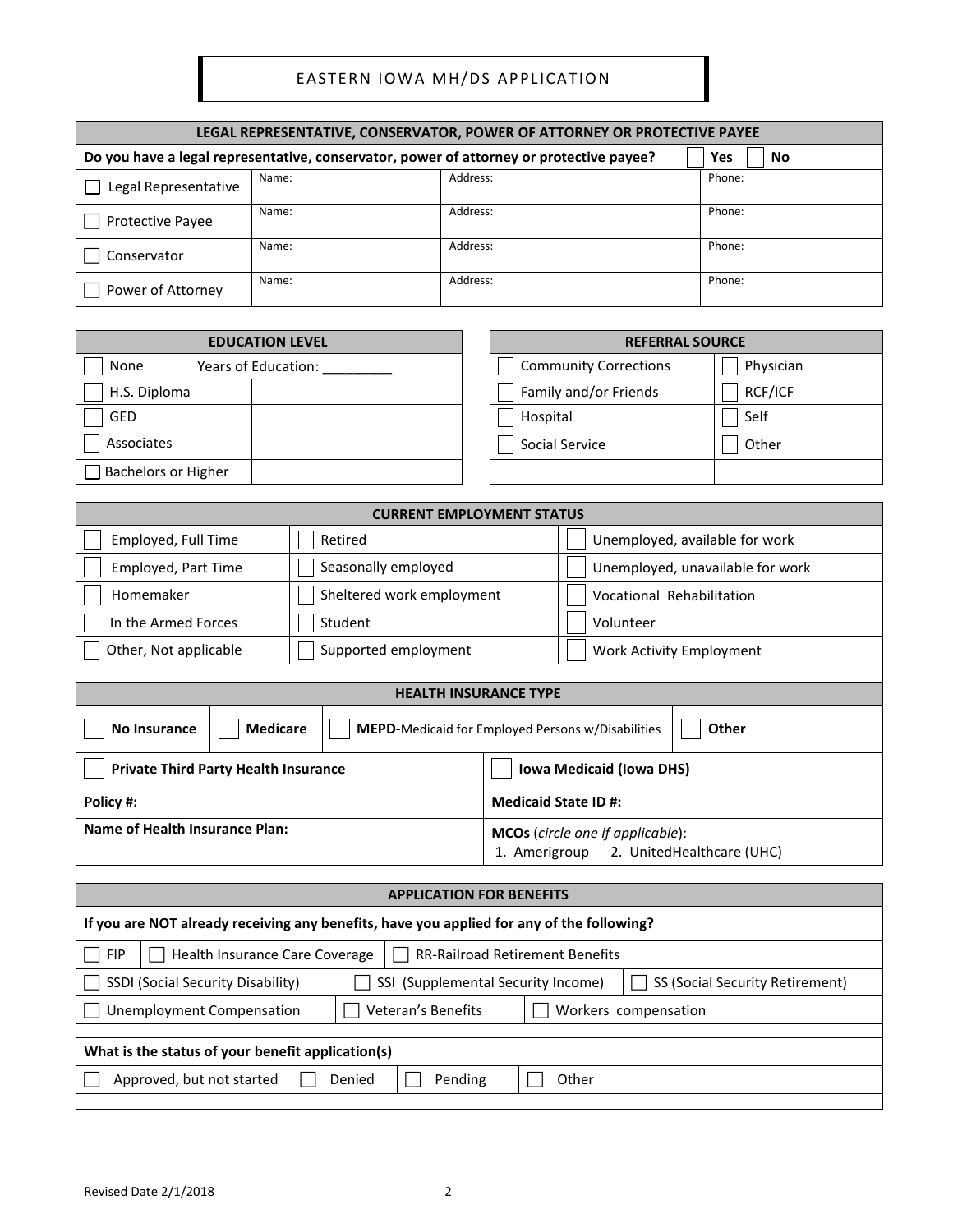| <b>FINANCIAL DISCLOSURE of INCOME and RESOURCES</b>             |                                       |                                                 |  |  |  |
|-----------------------------------------------------------------|---------------------------------------|-------------------------------------------------|--|--|--|
| <b>GROSS MONTHLY INCOME DETAILS</b>                             |                                       |                                                 |  |  |  |
| Monthly Income Source: \$ GROSS<br>(Check Type, Fill in amount) | <b>Applicant</b><br>Monthly \$ Amount | <b>Others in Household</b><br>Monthly \$ Amount |  |  |  |
| <b>Employment Wages</b>                                         |                                       |                                                 |  |  |  |
| <b>Child Support Received</b>                                   |                                       |                                                 |  |  |  |
| <b>Dividend interest</b>                                        |                                       |                                                 |  |  |  |
| <b>Family &amp; Friends</b>                                     |                                       |                                                 |  |  |  |
| <b>FIP</b>                                                      |                                       |                                                 |  |  |  |
| <b>RR-Railroad Retirement Benefits</b>                          |                                       |                                                 |  |  |  |
| <b>SS-Social Security Retirement</b>                            |                                       |                                                 |  |  |  |
| <b>SSI (Supplemental Security Income)</b>                       |                                       |                                                 |  |  |  |
| <b>SSDI (Social Security Disability)</b>                        |                                       |                                                 |  |  |  |
| <b>Unemployment Compensation</b>                                |                                       |                                                 |  |  |  |
| <b>Veterans Benefit</b>                                         |                                       |                                                 |  |  |  |
| <b>Workers Compensation</b>                                     |                                       |                                                 |  |  |  |
| $\Box$ Other (please specify)                                   |                                       |                                                 |  |  |  |
|                                                                 |                                       |                                                 |  |  |  |
| <b>TOTAL INCOME:</b>                                            |                                       |                                                 |  |  |  |

| <b>HOUSEHOLD RESOURCES</b>                 |                                       |                                                 |          |  |  |
|--------------------------------------------|---------------------------------------|-------------------------------------------------|----------|--|--|
| Resource Type: (Check all that apply)      | <b>Applicant</b><br>Monthly \$ Amount | <b>Others in Household</b><br>Monthly \$ Amount | Location |  |  |
| Cash on hand                               |                                       |                                                 |          |  |  |
| <b>Checking Account</b>                    |                                       |                                                 |          |  |  |
| <b>Saving Account</b>                      |                                       |                                                 |          |  |  |
| <b>Annuity</b>                             |                                       |                                                 |          |  |  |
| <b>Certificate of Deposit (CD's)</b>       |                                       |                                                 |          |  |  |
| <b>Individual Retirement Account (IRA)</b> |                                       |                                                 |          |  |  |
| <b>Trust Funds</b>                         |                                       |                                                 |          |  |  |
| <b>Stocks &amp; Bond</b>                   |                                       |                                                 |          |  |  |
| Whole Life Insurance (cash value)          |                                       |                                                 |          |  |  |
| <b>Other Resources (List type):</b>        |                                       |                                                 |          |  |  |
| <b>TOTAL RESOURCES:</b>                    |                                       |                                                 |          |  |  |
|                                            |                                       |                                                 |          |  |  |
| Vehicle<br>Value:<br>Year:                 | Property/Business Interest            | Type:                                           | Address: |  |  |
|                                            |                                       |                                                 |          |  |  |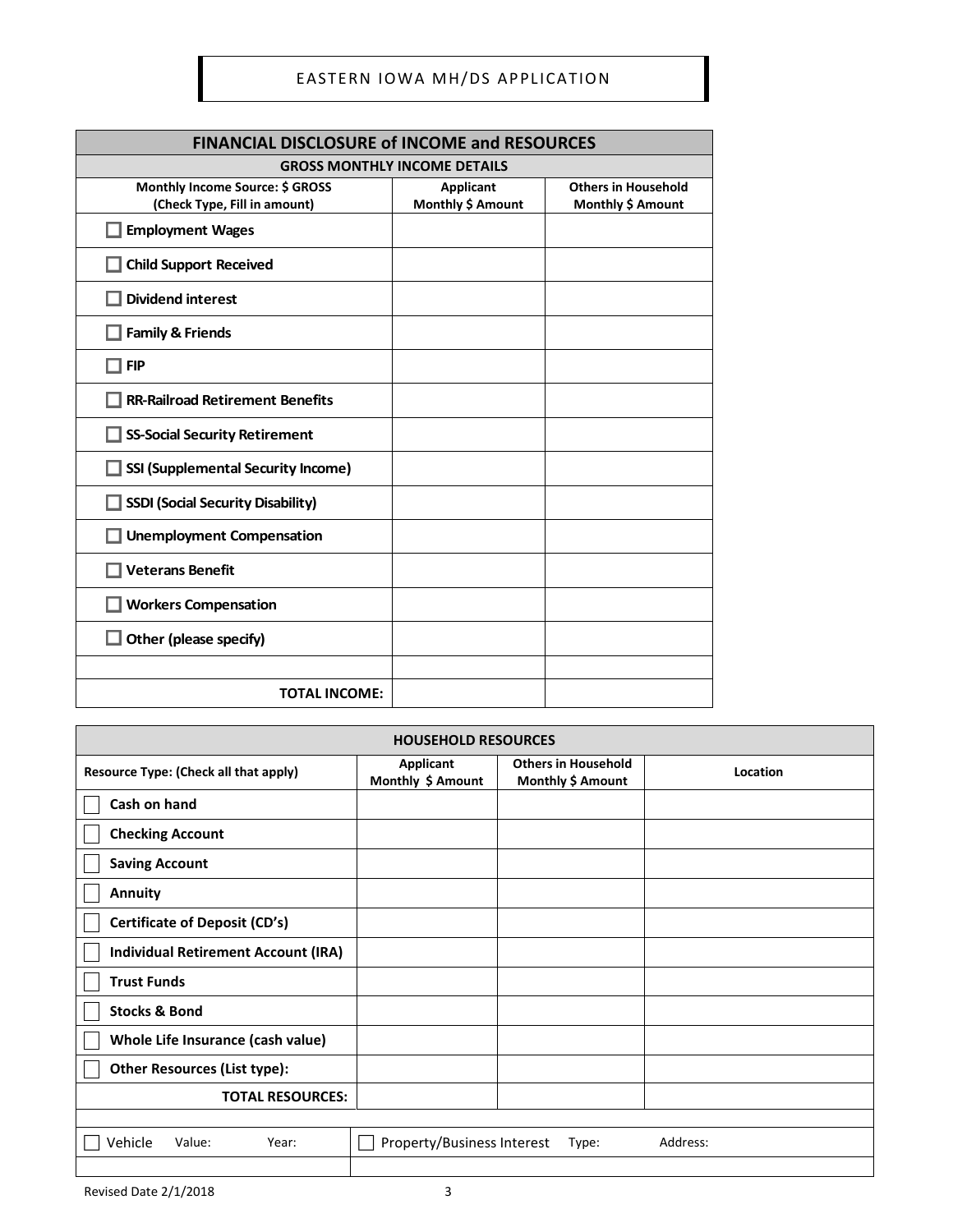## EASTERN IOWA MH/DS APPLICATION

| <b>CURRENT CASE MANAGER, SOCIAL WORKER, CARE COORDINATOR</b> |  |          |  |  |
|--------------------------------------------------------------|--|----------|--|--|
| Name:                                                        |  |          |  |  |
| <b>Agency Name:</b>                                          |  |          |  |  |
| <b>Address:</b>                                              |  | Phone #: |  |  |
| City, Zip Code                                               |  |          |  |  |

| <b>EMERGENCY CONTACT</b> |  |                      |  |  |
|--------------------------|--|----------------------|--|--|
| <b>Name</b>              |  | <b>Relationship:</b> |  |  |
| <b>Address:</b>          |  | Phone #:             |  |  |
| City, Zip Code           |  |                      |  |  |

| PERSON COMPLETING THE FORM (IF OTHER THAN APPLICANT) |  |                      |  |  |
|------------------------------------------------------|--|----------------------|--|--|
| Name:                                                |  | <b>Relationship:</b> |  |  |
| <b>Address:</b>                                      |  | Phone #:             |  |  |
| City, Zip, Code                                      |  |                      |  |  |

| Required Documents to validate data listed in application: | <b>Services Requested:</b>         |  |
|------------------------------------------------------------|------------------------------------|--|
| <b>Picture ID</b>                                          | <b>Mental Health Services</b>      |  |
| <b>Proof of Social Security #</b>                          | <b>Residential Services</b>        |  |
| <b>Proof of Address</b>                                    | <b>Vocational Services</b>         |  |
| <b>Proof of Income</b>                                     | <b>Other Services-Please list:</b> |  |
| Letter of Court Appointment (If applicable)                |                                    |  |
|                                                            |                                    |  |
| Disability Group:<br>$(42)$ ID<br>(40) MI                  | $(43)$ DD<br>$(47)$ BI             |  |
| Diagnosis (if known):                                      |                                    |  |